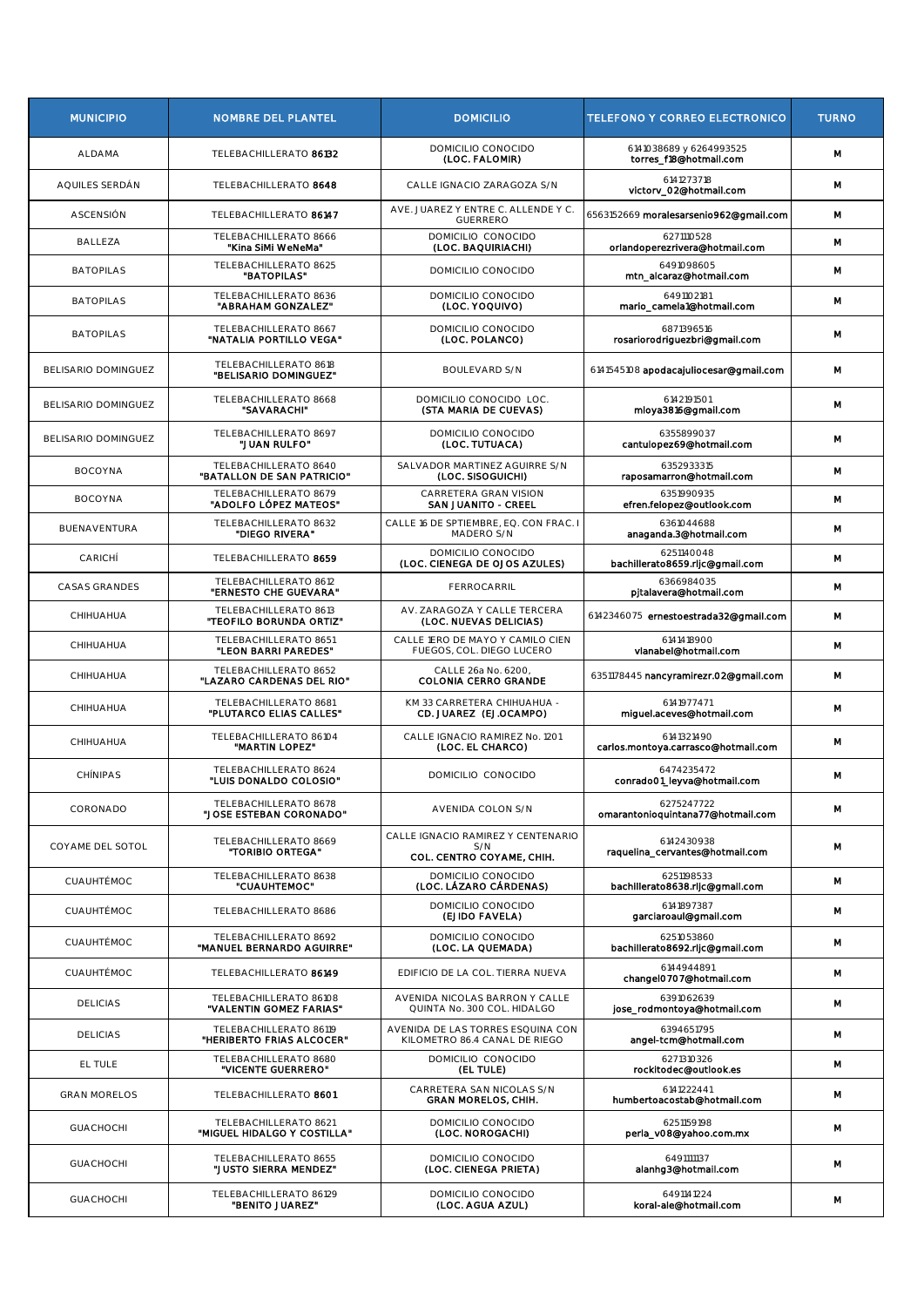| <b>GUACHOCHI</b>         | TELEBACHILLERATO 86130                                | DOMICILIO CONOCIDO<br>(LOC. TONACHI)                                                                                    | 6493921616<br>roclo.armednarizp@gmail.com               | М |
|--------------------------|-------------------------------------------------------|-------------------------------------------------------------------------------------------------------------------------|---------------------------------------------------------|---|
| <b>GUACHOCHI</b>         | TELEBACHILLERATO 86150                                | C. AMÉRICAS S/N COL. BAJÍO DE LAS<br>PALMAS EN LA LOCALIDAD DE<br>GUACHOCHI, MPIO. DE GUACHOCHI                         | 614 512 3353<br>wilfredo.chaparro@hotmail.com           | M |
| <b>GUADALUPE Y CALVO</b> | TELEBACHILLERATO 8620<br>"RAMON LOPEZ VELARDE"        | DOMICILIO CONOCIDO<br>(LOC. SAN JUAN NEPOMUCENO)                                                                        | 6491074975<br>ray_castrejon@hotmail.com                 | М |
| GUADALUPE Y CALVO        | TELEBACHILLERATO 8694<br>"JOSE MARIA LUIS MORA"       | DOMICILIO CONOCIDO<br>(LOC.DOLORES)                                                                                     | 6271395306<br>julio_cota75@hotmail.com                  | М |
| <b>GUAZAPARES</b>        | TELEBACHILLERATO 8634<br>"MANUEL AMAYA RAMOS"         | DOMICILIO CONOCIDO                                                                                                      | 6352934923<br>chlasmr@hotmail.com                       | М |
| <b>GUERRERO</b>          | TELEBACHILLERATO 8609<br>"JUAN ESCUTIA"               | DOMICILIO CONOCIDO<br>(LOC. PACHERA)                                                                                    | 6144279457<br>telebachillerato8609.rljc@gmail.com       | М |
| <b>GUERRERO</b>          | TELEBACHILLERATO 8661<br>" MAURICIO CORREDOR"         | DOMICILIO CONOCIDO<br>(LOC. ARISIACHI)                                                                                  | 6351144925<br>bachillerato8661.rljc@gmail.com           | м |
| <b>GUERRERO</b>          | TELEBACHILLERATO 8662<br>"JAIME SABINES"              | CARRETERA LA JUNTA GUERRERO<br><b>BASUCHIL</b>                                                                          | 6351995873<br>bachillerato8662.rljc@gmail.com           | M |
| <b>GUERRERO</b>          | TELEBACHILLERATO 8663                                 | DOMICILIO CONOCIDO<br>(LOC. PEDERNALES)                                                                                 | 6351050525<br>bachillerato8663.rljc@gmail.com           | М |
| <b>GUERRERO</b>          | TELEBACHILLERATO 8687<br>"SAUL GONZÁLEZ HERRERA"      | DOMICILIO CONOCIDO<br>(LOC. TACUBA)                                                                                     | 6251204498<br>bachillerato8687.rljc@gmail.com           | М |
| <b>GUERRERO</b>          | TELEBACHILLERATO 86127<br>"MARIANO IRIGOYEN"          | DOMICILIO CONOCIDO<br>(LOC. SANTO TOMÁS)                                                                                | 6351090441<br>bachillerato86127.rljc@gmail.com          | М |
| HUEJOTITÁN               | TELEBACHILLERATO 8672<br>"HUEJOTITAN"                 | DOMICILIO CONOCIDO                                                                                                      | 6271152940<br>pao_soto8@hotmail.com                     | М |
| JIMÉNEZ                  | TELEBACHILLERATO 8656<br>"PORFIRIO PARRA"             | CARRETERA ESTATAL LIBRE NUMERO O<br>TRAMO JIMENEZ CAMARGO KILOMETRO<br>54500                                            | 6291232358<br>miguel_angel1981@hotmail.com              | М |
| JIMÉNEZ                  | TELEBACHILLERATO 86100<br>"HEROES DE LA REVOLUCION"   | CARRETERA ESTATAL LIBRE NUMERO 69<br>TRAMO JIMENEZ HEROES DE LA<br>REVOLUCION KILOMETRO 30 Num.69                       | 6291058662<br>marart665@hotmail.com                     | М |
| JIMÉNEZ                  | TELEBACHILLERATO 86131<br>"IGNACIO MANUEL ALTAMIRANO" | DOMICILIO CONOCIDO<br>(LOC. ESCALON)                                                                                    | 6291060459<br>almajava.10@hotmail.com                   | M |
| JIMÉNEZ                  | TELEBACHILLERATO 86139<br>"GABRIELA MISTRAL"          | LAGUNA DE PALOMAS S/N<br><b>ESTACION CARRILO</b>                                                                        | 6295421785 - 6291011089<br>moran_viz@hotmail.com        | М |
| JUÁREZ                   | TELEBACHILLERATO 8673<br>"SAMALAYUCA"                 | CARRETERA PANAMERICANA JUAREZ-<br>CHIHUAHUA KM 55 NICOLAS BRAVO<br>SAMALAYUCA MPIO DE CD JUÁREZ                         | 6563370743<br>sanjuis.quiroz@gmail.com                  | M |
| JUÁREZ                   | TELEBACHILLERATO 8688<br>"VICTOR HUGO RASCON BANDA"   | C. RIVERAS DE AGUA BLANCA S/N<br>FRACC. RIVERAS DEL BRAVO ETAPA 1 CP<br>32594                                           | 6562855127 - 6906009<br>olcepal3@hotmail.com            | М |
| JUÁREZ                   | TELEBACHILLERATO 8689<br>"INSURGENTES" TM             | AVE. 16 DE SEPT Y C. HIGUERAS,<br><b>COL. INSURGENTES</b>                                                               | 6563010450<br>poncheke_81@hotmail.com                   | М |
| JUÁREZ                   | TELEBACHILLERATO 8689<br>"INSURGENTES" TV             | AVE. 16 DE SEPT E HIGUERAS<br><b>COL. INSURGENTES</b>                                                                   | 6141762228 Y 656 50351656<br>victorcano7612@hotmail.com | ٧ |
| JUÁREZ                   | TELEBACHILLERATO 86148                                | CENTRO SALESIANO DON BOSCO<br>UBICADO EN LA C. VIADUCTO DÍAZ<br>ORDAZ NO. 5408, COL. 16 DE SEPTIEMBRE<br>CON C.P. 32210 | 6567697869<br>fabianalexey@gmail.com                    | М |
| <b>JULIMES</b>           | TELEBACHILLERATO 8631<br>"JESUS URUETA"               | DOMICILIO CONOCIDO<br>(JULIMES)                                                                                         | 6142396161<br>guille_sanchez@hotmail.es                 | М |
| <b>LA CRUZ</b>           | TELEBACHILLERATO 8629<br>"OCTAVIO PAZ"                | CALLE NIGROMANTE S/N                                                                                                    | 6391170009<br>sergio.cas@live.com.mx                    | М |
| LÓPEZ                    | TELEBACHILLERATO 8665<br>"JOSE ANDRES LUJAN"          | CORREGIDORA Num.:20                                                                                                     | 6295340473<br>cesarvlo@hotmall.com                      | М |
| MADERA                   | TELEBACHILLERATO 8658<br>"DAVID ALFARO SIQUEIROS"     | DOMICILIO CONOCIDO<br>(LOC. LAS VARAS)                                                                                  | 6321063394<br>teba8658@gmail.com                        | М |
| MAGUARICHI               | TELEBACHILLERATO 8627<br>"AGUSTIN MELGAR"             | TERRACERIA TRAMO SAN JUANITO<br>MAGUARICHI DERECHO KILOMETRO 67                                                         | 6355899092<br>luiscisneros_0315@hotmail.com             | М |
| MANUEL BENAVIDES         | TELEBACHILLERATO 8653<br>"MANUEL BENAVIDES"           | DOMICILIO CONOCIDO                                                                                                      | 6141241121<br>aaronpervel@gmail.com                     | М |
| <b>MATAMOROS</b>         | TELEBACHILLERATO 8646<br>"JAIME TORRES BODET"         | DOMICILIO CONOCIDO<br>(LOC. MARIANO MATAMOROS)                                                                          | 6271179157<br>Ccecyprieto1@ hotmail.com                 | М |
| <b>MEOQUI</b>            | TELEBACHILLERATO 86102<br>"THOMAS ALVA EDISON"        | CARRETERA ESTATAL LIBRE NUMERO 45<br>TRAMO COORDENADA 98<br>EST. CONSUELO KILOMETRO 40                                  | 6351057188<br>penanoal@gmail.com                        | М |
| <b>MEOQUI</b>            | TELEBACHILLERATO 86109<br>"JOSE FUENTES MARES"        | DOMICLIO CONOCIDO<br>COLONIA GUADALUPE VICTORIA                                                                         | 6391107557<br>gayo63@hotmail.com                        | М |
| <b>MORELOS</b>           | TELEBACHILLERATO 8690<br>"JOSEFA ORTIZ DE DOMINGUEZ"  | DOMICILIO CONOCIDO<br>(LOC. CIENEGA PRIETA)                                                                             | 6491015811<br>cony_garcla17@hotmail.com                 | м |